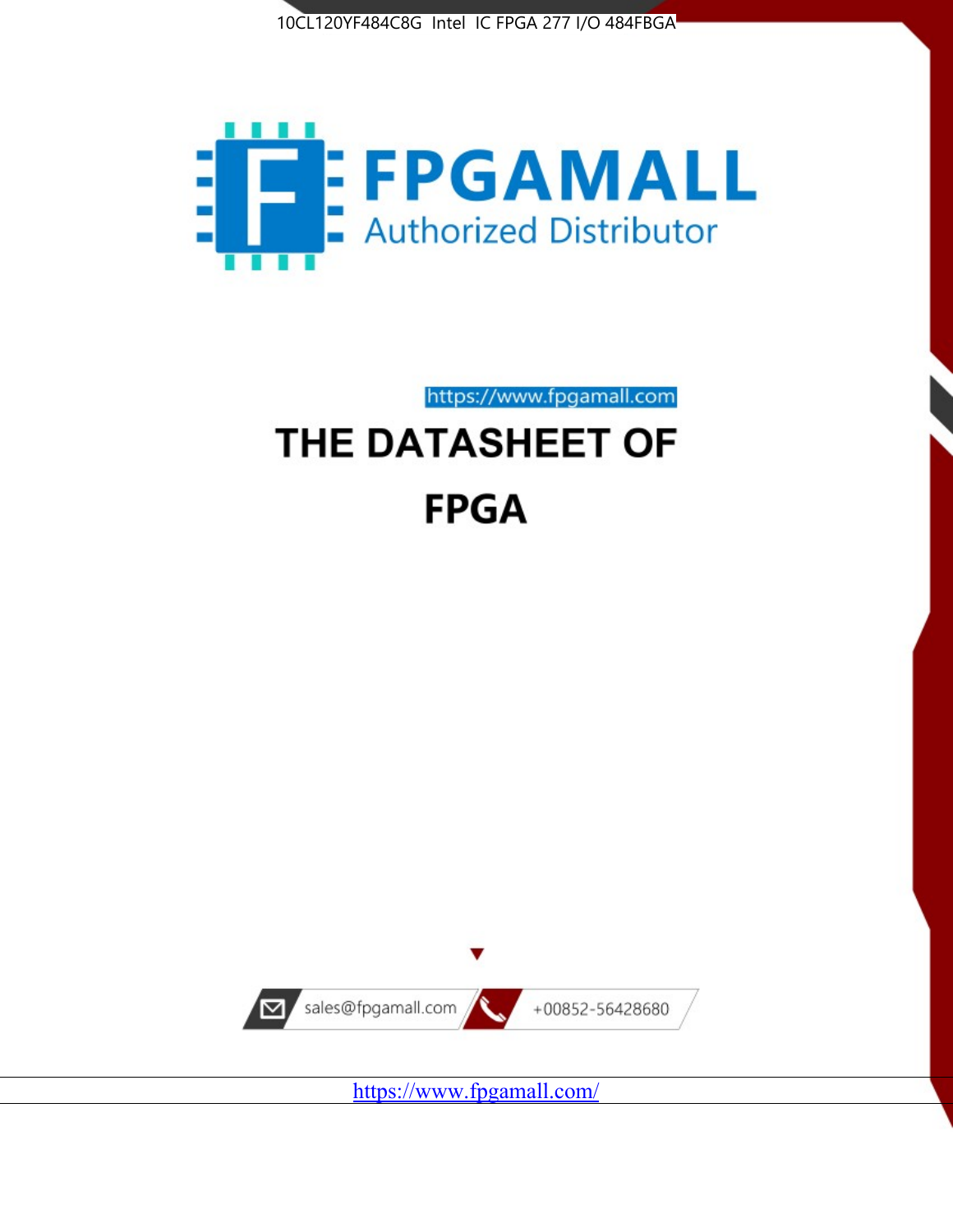10CL120YF484C8G Intel IC FPGA 277 I/O 484FBGA



# **Intel® Cyclone® 10 LP Device Overview**



**C10LP51001 | 2020.05.21** Latest document on the web: **[PDF](https://www.intel.com/content/dam/www/programmable/us/en/pdfs/literature/hb/cyclone-10/c10lp-51001.pdf)** | **[HTML](https://www.intel.com/content/www/us/en/programmable/documentation/hci1490246873896.html)**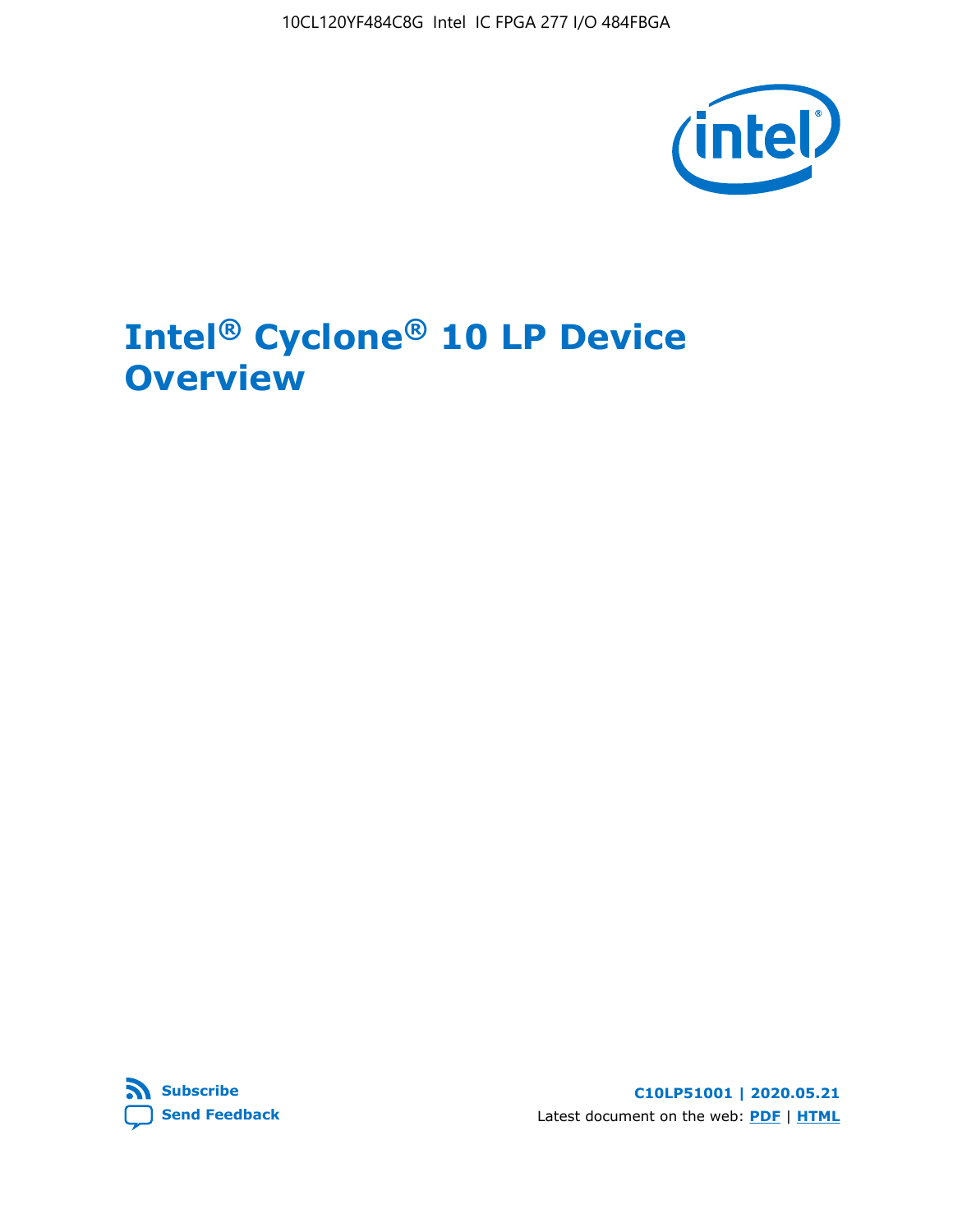

# **Contents**

| Document Revision History for Intel Cyclone 10 LP Device Overview10 |  |
|---------------------------------------------------------------------|--|
|                                                                     |  |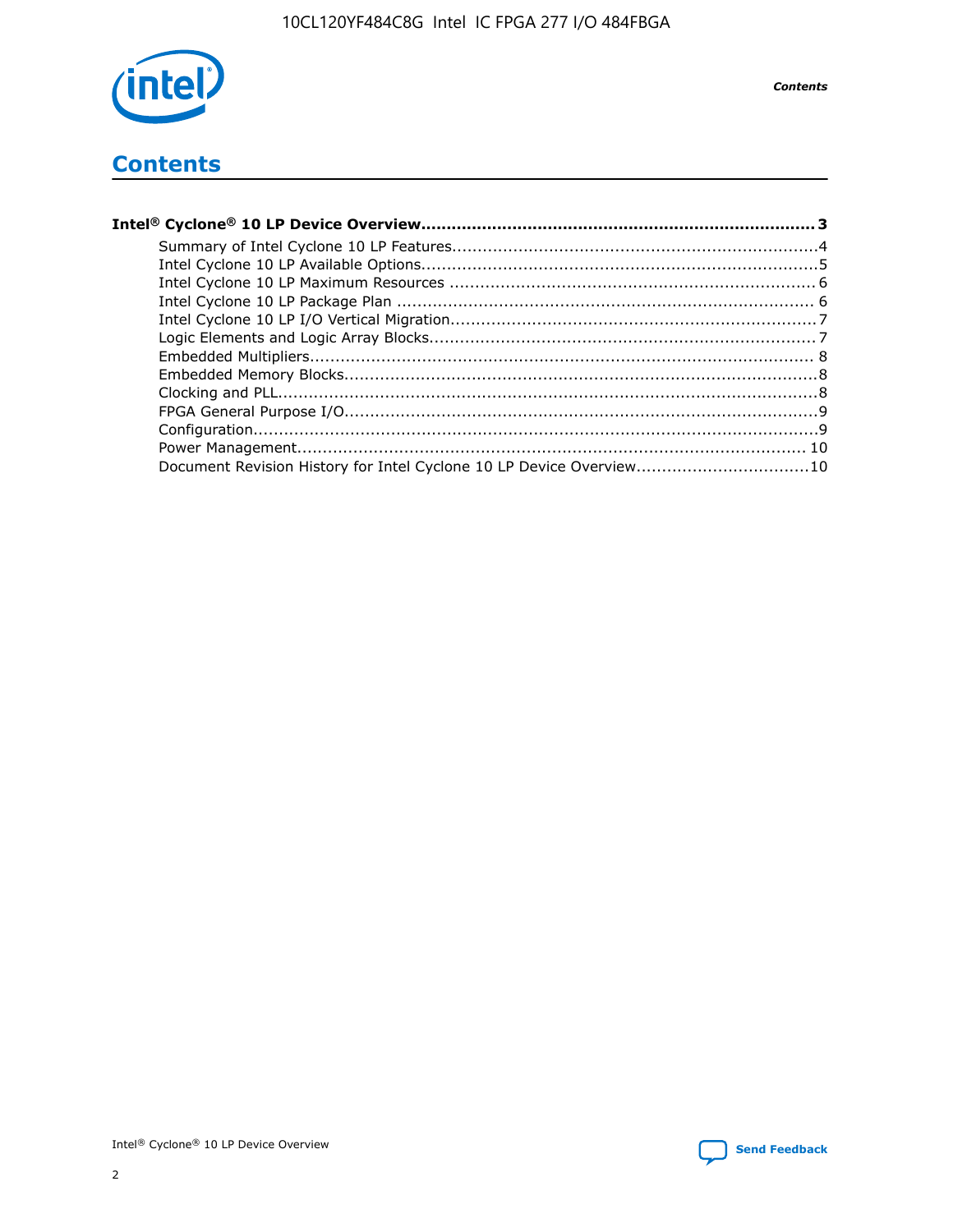

## **Intel® Cyclone® 10 LP Device Overview**

The Intel® Intel Cyclone® 10 LP FPGAs are optimized for low cost and low static power, making them ideal for high-volume and cost-sensitive applications.

Intel Cyclone 10 LP devices provide a high density sea of programmable gates, onboard resources, and general purpose I/Os. These resources satisfies the requirements of I/O expansion and chip-to-chip interfacing. The Intel Cyclone 10 LP architecture suits smart and connected end applications across many market segments:

- Industrial and automotive
- Broadcast, wireline, and wireless
- Compute and storage
- Government, military, and aerospace
- Medical, consumer, and smart energy

The free but powerful Intel Quartus® Prime Lite Edition software suite of design tools meets the requirements of several classes of users:

- Existing FPGA designers
- Embedded designers using the FPGA with Nios® II processor
- Students and hobbyists who are new to FPGA

Advanced users who require access to the full IP Base Suite can subscribe to the Intel Quartus Prime Standard Edition or purchase the license separately.

#### **Related Information**

- [Software Development Tools, Nios II Processor](https://www.altera.com/products/processors/design-tools.html) Provides more information about the Nios II 32-bit soft IP processor and Embedded Design Suite (EDS).
- [Intel Quartus Prime IP Base Suite](https://www.altera.com/products/intellectual-property/design/ip-base-suite.html)
- **[Intel Quartus Prime Editions](https://www.altera.com/products/design-software/fpga-design/quartus-prime/download.html)**

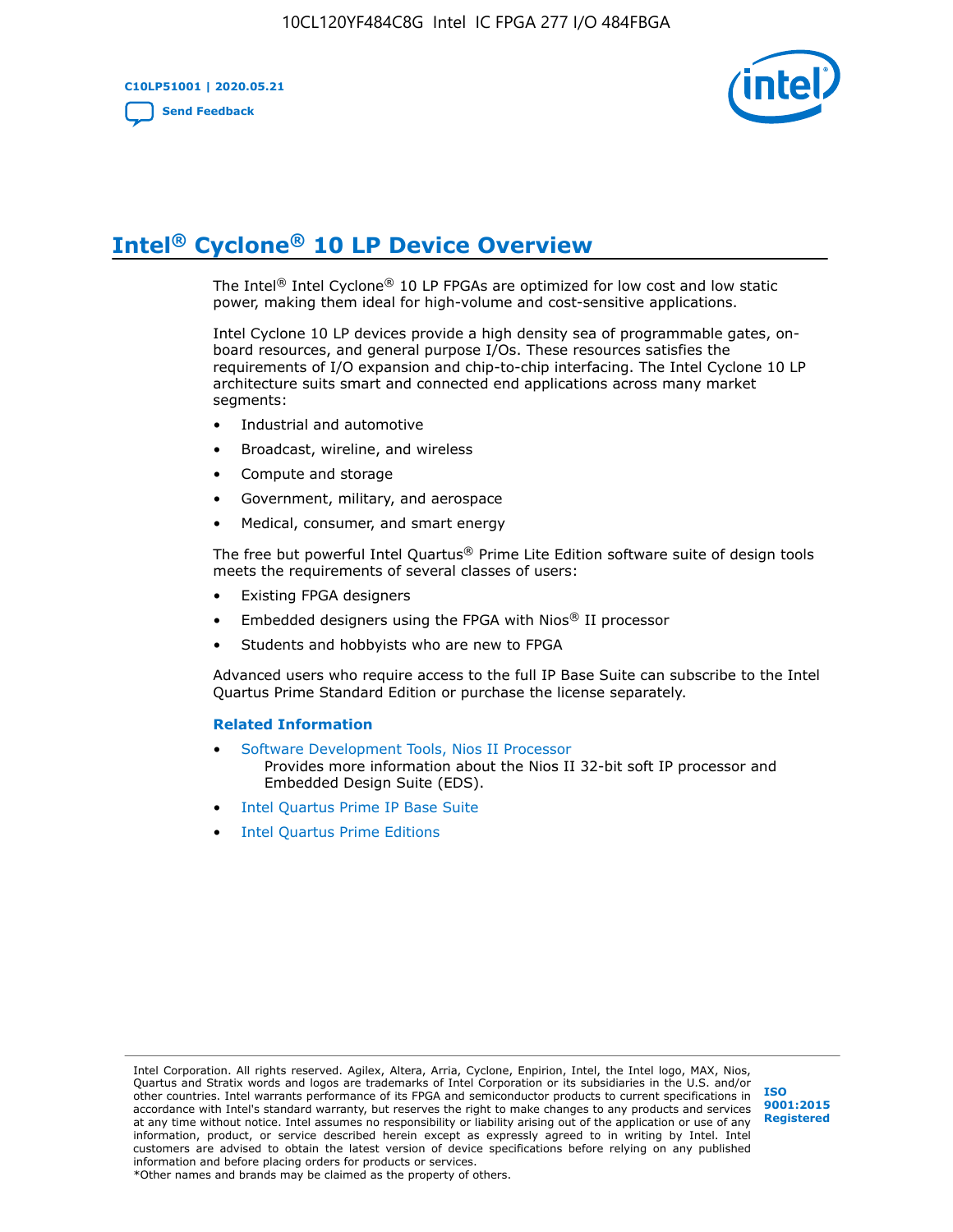

## **Summary of Intel Cyclone 10 LP Features**

## **Table 1. Summary of Features for Intel Cyclone 10 LP Devices**

| <b>Feature</b>                  | <b>Description</b>                                                                                                                                                                                                                                        |
|---------------------------------|-----------------------------------------------------------------------------------------------------------------------------------------------------------------------------------------------------------------------------------------------------------|
| Technology                      | Low-cost, low-power FPGA fabric<br>$\bullet$<br>1.0 V and 1.2 V core voltage options<br>Available in commercial, industrial, and automotive temperature grades                                                                                            |
| Packaging                       | Several package types and footprints:<br>٠<br>- FineLine BGA (FBGA)<br>- Enhanced Thin Quad Flat Pack (EQFP)<br>- Ultra FineLine BGA (UBGA)<br>- Micro FineLine BGA (MBGA)<br>Multiple device densities with pin migration capability<br>RoHS6 compliance |
| Core architecture               | Logic elements (LEs)-four-input look-up table (LUT) and register<br>٠<br>Abundant routing/metal interconnect between all LEs<br>٠                                                                                                                         |
| Internal memory<br>blocks       | M9K-9-kilobits (Kb) of embedded SRAM memory blocks, cascadable<br>$\bullet$<br>Configurable as RAM (single-port, simple dual port, or true dual port), FIFO buffers, or ROM<br>٠                                                                          |
| Embedded multiplier<br>blocks   | One $18 \times 18$ or two 9 $\times$ 9 multiplier modes, cascadable<br>$\bullet$<br>Complete suite of DSP IPs for algorithmic acceleration<br>$\bullet$                                                                                                   |
| Clock networks                  | Global clocks that drive throughout entire device, feeding all device quadrants<br>٠<br>Up to 15 dedicated clock pins that can drive up to 20 global clocks<br>$\bullet$                                                                                  |
| Phase-locked loops<br>(PLLs)    | Up to four general purpose PLLs<br>٠<br>Provides robust clock management and synthesis<br>$\bullet$                                                                                                                                                       |
| General-purpose I/Os<br>(GPIOs) | Multiple I/O standards support<br>$\bullet$<br>Programmable I/O features<br>$\bullet$<br>True LVDS and emulated LVDS transmitters and receivers<br>٠<br>On-chip termination (OCT)                                                                         |
| SEU mitigation                  | SEU detection during configuration and operation                                                                                                                                                                                                          |
| Configuration                   | Active serial (AS), passive serial (PS), fast passive parallel (FPP)<br>$\bullet$<br>JTAG configuration scheme<br>٠<br>Configuration data decompression<br>Remote system upgrade<br>٠                                                                     |

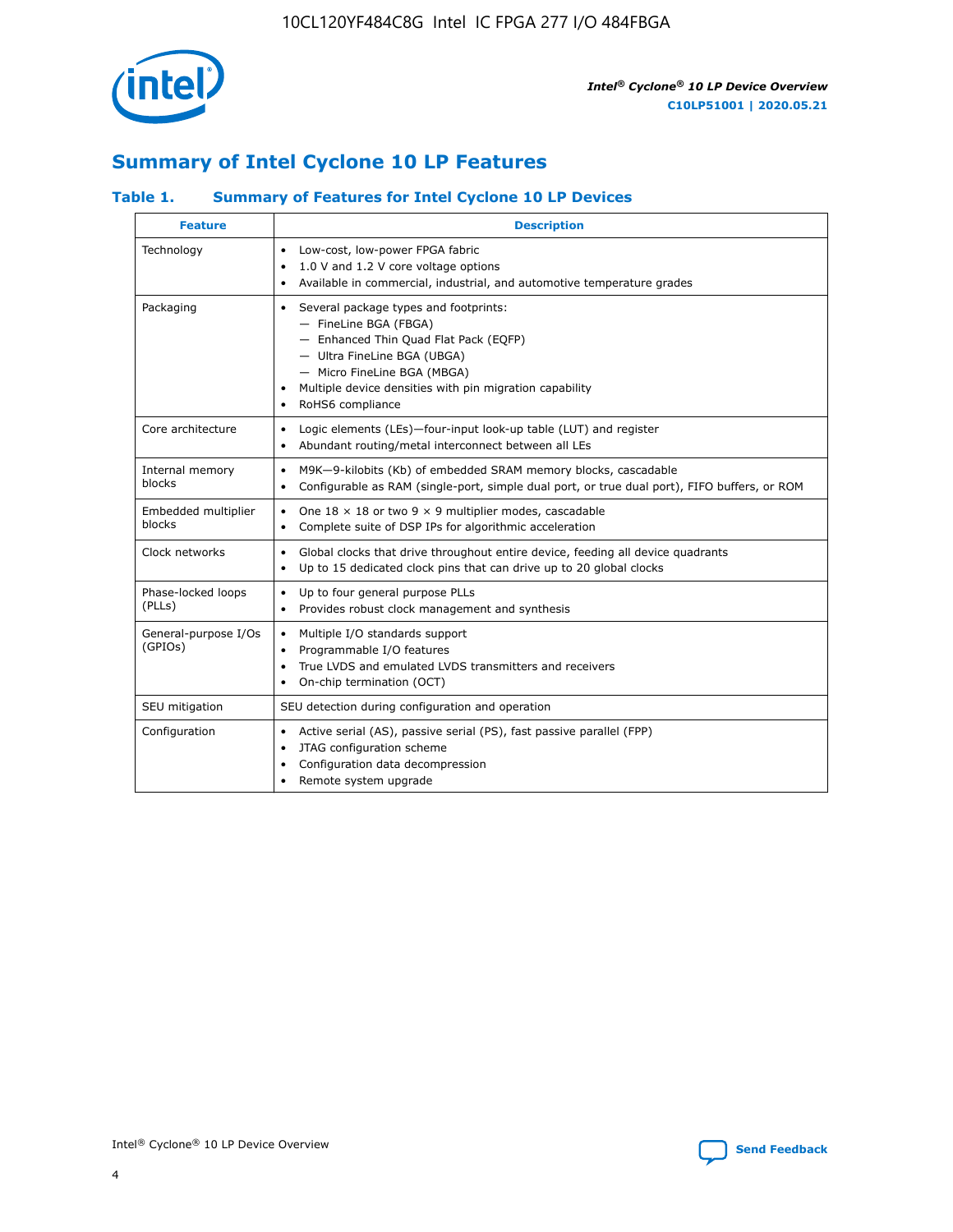*Intel® Cyclone® 10 LP Device Overview* **C10LP51001 | 2020.05.21**



## **Intel Cyclone 10 LP Available Options**

#### **Figure 1. Sample Ordering Code and Available Options for Intel Cyclone 10 LP Devices —Preliminary**



#### **Related Information**

#### [Extended Temperature Device Support](https://www.intel.com/content/www/us/en/products/programmable/temperature.html)

Lists the ordering part number of devices that support the extended industrial operating temperature, the devices' operational speed grade, and Intel Quartus Prime option to set for performing timing analysis at the extended junction temperature range.

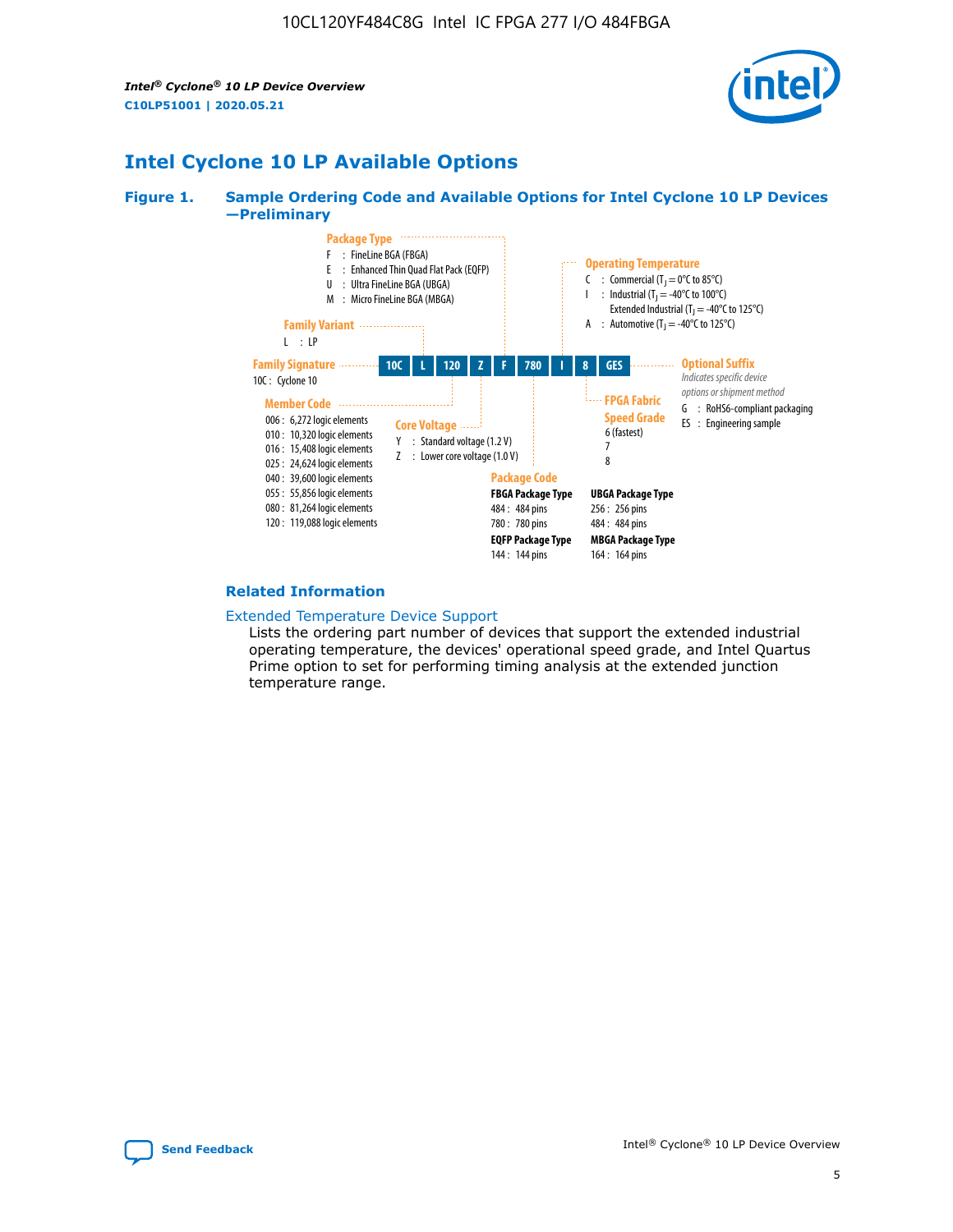

## **Intel Cyclone 10 LP Maximum Resources**

### **Table 2. Maximum Resource Counts for Intel Cyclone 10 LP Devices**

|                           | <b>Resource</b>  | <b>Device</b>  |                |                |                |                |                |                |                |
|---------------------------|------------------|----------------|----------------|----------------|----------------|----------------|----------------|----------------|----------------|
|                           |                  | <b>10CL006</b> | <b>10CL010</b> | <b>10CL016</b> | <b>10CL025</b> | <b>10CL040</b> | <b>10CL055</b> | <b>10CL080</b> | <b>10CL120</b> |
| Logic Elements (LE)       |                  | 6,272          | 10,320         | 15,408         | 24,624         | 39,600         | 55,856         | 81,264         | 119,088        |
| M9K                       | <b>Block</b>     | 30             | 46             | 56             | 66             | 126            | 260            | 305            | 432            |
| Memory                    | Capacity<br>(Kb) | 270            | 414            | 504            | 594            | 1,134          | 2,340          | 2,745          | 3,888          |
| $18 \times 18$ Multiplier |                  | 15             | 23             | 56             | 66             | 126            | 156            | 244            | 288            |
| <b>PLL</b>                |                  | 2              | $\overline{2}$ | 4              | 4              | $\overline{4}$ | 4              | 4              | 4              |
| Clock                     |                  | 20             | 20             | 20             | 20             | 20             | 20             | 20             | 20             |
| Maximum I/O               |                  | 176            | 176            | 340            | 150            | 325            | 321            | 423            | 525            |
| Maximum LVDS              |                  | 65             | 65             | 137            | 52             | 124            | 132            | 178            | 230            |

## **Intel Cyclone 10 LP Package Plan**

#### **Table 3. Package Plan for Intel Cyclone 10 LP Devices**

The GPIO counts do not include the DCLK pins. The LVDS counts include DIFFIO and DIFFCLK pairs only-LVDS I/Os with both p and n pins. Refer to the related information.

| <b>Device</b> | <b>Package</b>                                    |             |                                                        |             |                             |             |                           |             |                             |                   |                             |                   |             |
|---------------|---------------------------------------------------|-------------|--------------------------------------------------------|-------------|-----------------------------|-------------|---------------------------|-------------|-----------------------------|-------------------|-----------------------------|-------------------|-------------|
|               | M164<br><b>Type</b><br>164-pin MBGA               |             | 256-pin UBGA                                           | <b>U256</b> | <b>U484</b><br>484-pin UBGA |             | E144<br>144-pin EQFP      |             | <b>F484</b><br>484-pin FBGA |                   | <b>F780</b><br>780-pin FBGA |                   |             |
|               | <b>Size</b><br>$8 \text{ mm} \times 8 \text{ mm}$ |             | $14$ mm $\times$ 14<br>$19$ mm $\times$ 19<br>mm<br>mm |             | $22$ mm $\times$ 22<br>mm   |             | $23$ mm $\times$ 23<br>mm |             | $29$ mm $\times$ 29<br>mm   |                   |                             |                   |             |
|               | <b>Ball</b><br><b>Pitch</b>                       | $0.5$ mm    |                                                        | $0.8$ mm    |                             | $0.8$ mm    |                           | $0.5$ mm    |                             | 1.0 <sub>mm</sub> |                             | 1.0 <sub>mm</sub> |             |
|               | I/O<br><b>Type</b>                                | <b>GPIO</b> | <b>LVDS</b>                                            | <b>GPIO</b> | <b>LVDS</b>                 | <b>GPIO</b> | <b>LVDS</b>               | <b>GPIO</b> | <b>LVDS</b>                 | <b>GPIO</b>       | <b>LVDS</b>                 | <b>GPIO</b>       | <b>LVDS</b> |
| 10CL006       |                                                   |             |                                                        | 176         | 65                          |             |                           | 88          | 22                          |                   |                             |                   |             |
| 10CL010       |                                                   | 101         | 26                                                     | 176         | 65                          |             |                           | 88          | 22                          |                   |                             |                   |             |
| 10CL016       |                                                   | 87          | 22                                                     | 162         | 53                          | 340         | 137                       | 78          | 19                          | 340               | 137                         |                   |             |
| 10CL025       |                                                   | —           | —                                                      | 150         | 52                          | —           |                           | 76          | 18                          | -                 | —                           |                   |             |
| 10CL040       |                                                   |             |                                                        |             |                             | 325         | 124                       |             |                             | 325               | 124                         |                   |             |
| 10CL055       |                                                   |             |                                                        |             |                             | 321         | 132                       |             |                             | 321               | 132                         |                   |             |
| 10CL080       |                                                   |             |                                                        |             |                             | 289         | 110                       |             |                             | 289               | 110                         | 423               | 178         |
| 10CL120       |                                                   |             |                                                        |             |                             |             |                           |             |                             | 277               | 103                         | 525               | 230         |

### **Related Information**

- [Why does the Intel Quartus Prime software device pin-out show a different](https://www.intel.com/content/altera-www/global/en_us/index/support/support-resources/knowledge-base/component/2020/why-does-intel--quartus--device-pinout-pin-count-shows-a-differe0.html) [number of pins compared to the Intel Cyclone 10 LP Device Overview?](https://www.intel.com/content/altera-www/global/en_us/index/support/support-resources/knowledge-base/component/2020/why-does-intel--quartus--device-pinout-pin-count-shows-a-differe0.html)
- [How is the LVDS pair count that is published in the Intel Cyclone 10 LP Device](https://www.intel.com/content/altera-www/global/en_us/index/support/support-resources/knowledge-base/component/2020/how-is-the-lvds-pair-count-in-intel--cyclone--10-device-overview.html) [Overview calculated?](https://www.intel.com/content/altera-www/global/en_us/index/support/support-resources/knowledge-base/component/2020/how-is-the-lvds-pair-count-in-intel--cyclone--10-device-overview.html)



Intel<sup>®</sup> Cyclone<sup>®</sup> 10 LP Device Overview **[Send Feedback](mailto:FPGAtechdocfeedback@intel.com?subject=Feedback%20on%20Intel%20Cyclone%2010%20LP%20Device%20Overview%20(C10LP51001%202020.05.21)&body=We%20appreciate%20your%20feedback.%20In%20your%20comments,%20also%20specify%20the%20page%20number%20or%20paragraph.%20Thank%20you.)** Send Feedback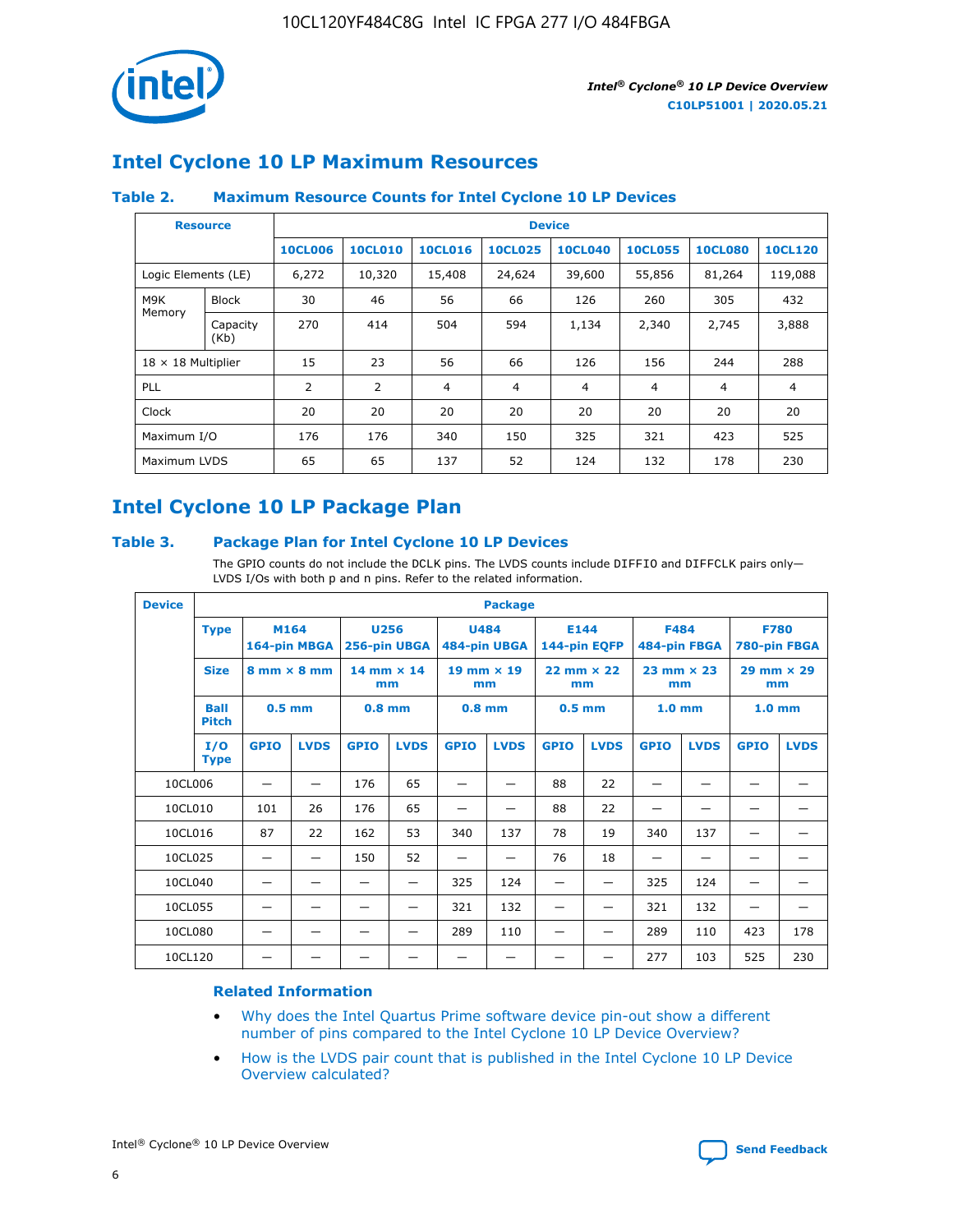*Intel® Cyclone® 10 LP Device Overview* **C10LP51001 | 2020.05.21**



## **Intel Cyclone 10 LP I/O Vertical Migration**

#### **Figure 2. Migration Capability Across Intel Cyclone 10 LP Devices**

- The arrows indicate the migration paths. The devices included in each vertical migration path are shaded. Devices with lesser I/O resources in the same path have lighter shades.
- To achieve full I/O migration across devices in the same migration path, restrict I/O usage to match the device with the lowest I/O count.



*Note:* To verify the pin migration compatibility, use the Pin Migration View window in the Intel Quartus Prime software Pin Planner.

## **Logic Elements and Logic Array Blocks**

The LAB consists of 16 logic elements (LE) and a LAB-wide control block. An LE is the smallest unit of logic in the Intel Cyclone 10 LP device architecture. Each LE has four inputs, a four-input look-up table (LUT), a register, and output logic. The four-input LUT is a function generator that can implement any function with four variables.

#### **Figure 3. Intel Cyclone 10 LP Device Family LEs**



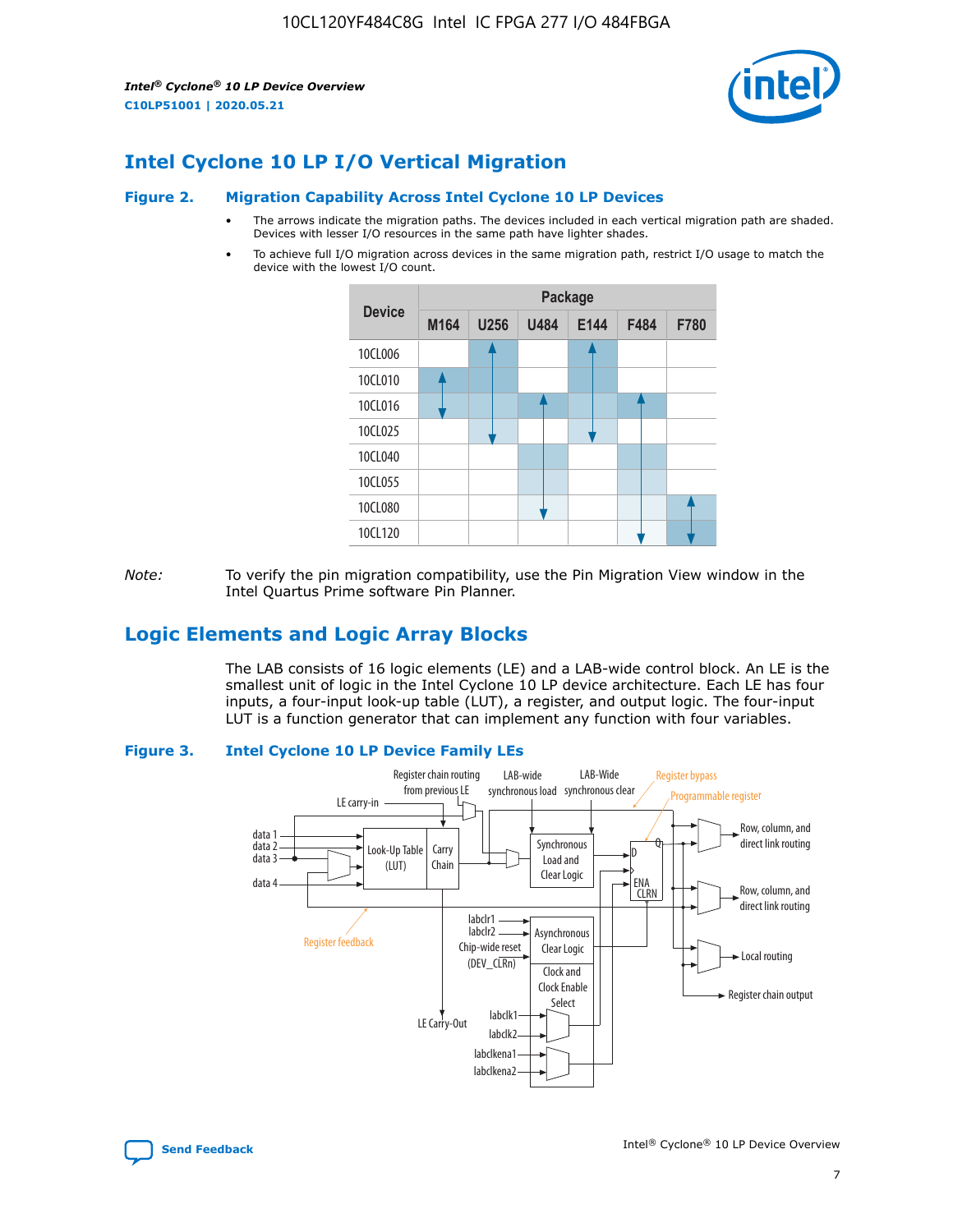

## **Embedded Multipliers**

Each embedded multiplier block in Intel Cyclone 10 LP devices supports one individual  $18 \times 18$ -bit multiplier or two individual 9  $\times$  9-bit multipliers. You can cascade the multiplier blocks to form wider or deeper logic structures.

You can control the operation of the embedded multiplier blocks using the following options:

- Parameterize the relevant IP cores with the Intel Quartus Prime parameter editor
- Infer the multipliers directly with VHDL or Verilog HDL

Intel and partners offer popular DSP IPs for Intel Cyclone 10 LP devices, including:

- Finite impulse response (FIR)
- Fast Fourier transform (FFT)
- Numerically controlled oscillator (NCO) functions

For a streamlined DSP design flow, the DSP Builder tool integrates the Intel Quartus Prime software with MathWorks Simulink and MATLAB design environments.

## **Embedded Memory Blocks**

The embedded memory structure consists of M9K memory blocks columns. Each M9K memory block of a Intel Cyclone 10 LP device provides 9 Kb of on-chip memory. You can cascade the memory blocks to form wider or deeper logic structures.

You can configure the M9K memory blocks as RAM, FIFO buffers, or ROM.

#### **Table 4. M9K Operation Modes and Port Widths**

| <b>Operation Modes</b> | <b>Port Widths</b>                           |
|------------------------|----------------------------------------------|
| Single port            | $x1, x2, x4, x8, x9, x16, x18, x32, and x36$ |
| Simple dual port       | $x1, x2, x4, x8, x9, x16, x18, x32, and x36$ |
| True dual port         | x1, x2, x4, x8, x9, x16, and x18             |

## **Clocking and PLL**

Intel Cyclone 10 LP devices feature global clock (GCLK) networks, dedicated clock pins, and general purpose PLLs.

- Up to 20 GCLK networks that drive throughout the device
- Up to 15 dedicated clock pins
- Up to four general purpose PLLs with five outputs per PLL

The PLLs provide robust clock management and synthesis for the Intel Cyclone 10 LP device. You can dynamically reconfigure the PLLs in user mode to change the clock phase or frequency.

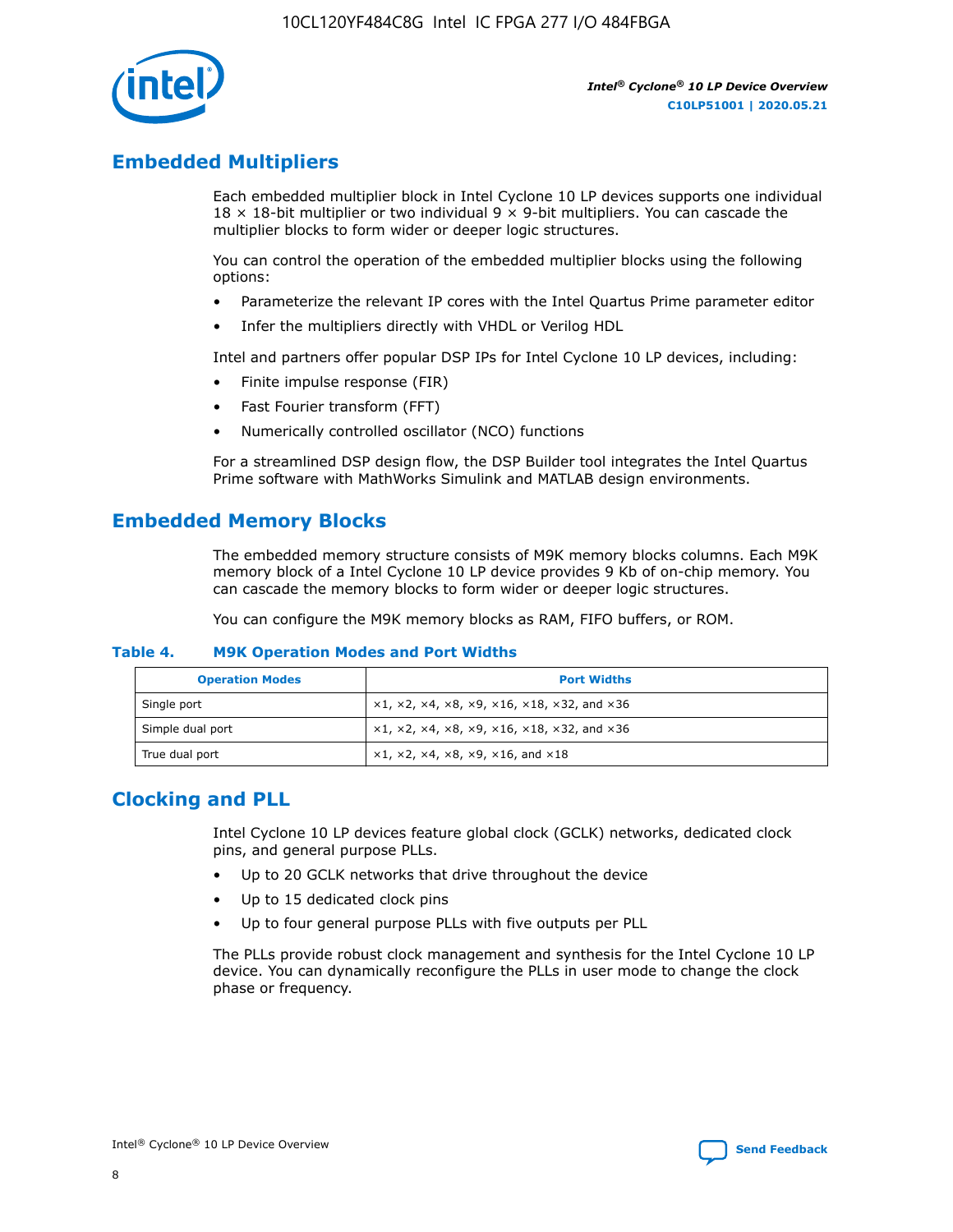10CL120YF484C8G Intel IC FPGA 277 I/O 484FBGA

*Intel® Cyclone® 10 LP Device Overview* **C10LP51001 | 2020.05.21**



## **FPGA General Purpose I/O**

Intel Cyclone 10 LP devices offer highly configurable GPIOs with these features:

- Support for over 20 popular single-ended and differential I/O standards.
- Programmable bus hold, pull-up resistors, delay, and drive strength.
- Programmable slew rate control to optimize signal integrity.
- Calibrated on-chip series termination ( $R<sub>S</sub>$  OCT) or driver impedance matching ( $R<sub>S</sub>$ ) for single-endd I/O standards.
- True and emulated LVDS buffers with LVDS SERDES implemented using logic elements in the device core.
- Hot socketing support.

## **Configuration**

Intel Cyclone 10 LP devices use SRAM cells to store configuration data. Configuration data is downloaded to the Intel Cyclone 10 LP device each time the device powers up.

You can use EPCS or EPCQ (AS x1) flash configuration devices to store configuration data and configure the Intel Cyclone 10 LP FPGAs.

- Intel Cyclone 10 LP devices support 1.5 V, 1.8 V, 2.5 V, 3.0 V, and 3.3 V programming voltages and several configuration schemes.
- The single-event upset (SEU) mitigation feature detects cyclic redundancy check (CRC) errors automatically during configuration and optionally during user  $mode<sup>(1)</sup>$ .

#### **Table 5. Configuration Schemes and Features Supported by Intel Cyclone 10 LP Devices**

| <b>Configuration Scheme</b> | <b>Configuration Method</b>     | <b>Decompression</b> | <b>Remote System</b><br><b>Upgrade</b> |  |
|-----------------------------|---------------------------------|----------------------|----------------------------------------|--|
| Active serial (AS)          | Serial configuration device     | Yes                  | Yes                                    |  |
| Passive serial (PS)         | External host with flash memory | Yes                  | Yes                                    |  |
|                             | Download cable                  | Yes                  |                                        |  |
| Fast passive parallel (FPP) | External host with flash memory |                      | Yes                                    |  |
| JTAG                        | External host with flash memory |                      |                                        |  |
|                             | Download cable                  |                      |                                        |  |

#### **Related Information**

[Configuration Devices](https://www.altera.com/products/configuration-devices/overview.html)

Provides more information about the EPCS and EPCQ configuration devices.

 $(1)$  User mode error detection is not supported on 1.0 V core voltage Intel Cyclone 10 LP device variants.

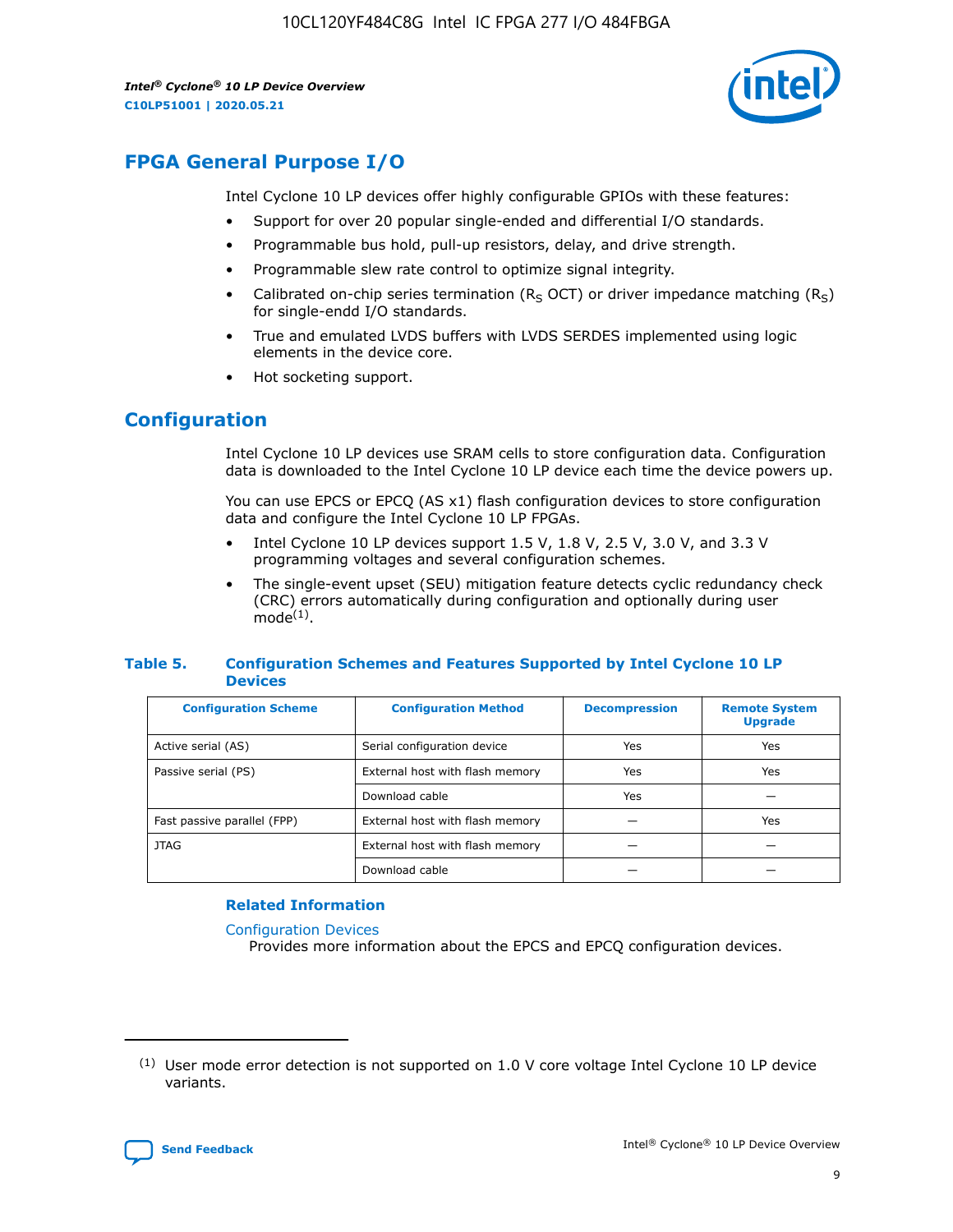10CL120YF484C8G Intel IC FPGA 277 I/O 484FBGA



*Intel® Cyclone® 10 LP Device Overview* **C10LP51001 | 2020.05.21**

## **Power Management**

Intel Cyclone 10 LP devices are built on optimized low-power process:

- Available in two core voltage options: 1.2 V and 1.0 V
- Hot socketing compliant without needing external components or special design requirements

To accelerate your design schedule, combine Intel Intel Cyclone 10 LP FPGAs with Intel Enpirion® Power Solutions. Intel's ultra-compact and efficient Intel Enpirion PowerSoCs are ideal for meeting Intel Cyclone 10 LP power requirements. Intel Enpirion PowerSoCs integrate most of the required components to provide you fullyvalidated and straightforward solutions with up to 96% efficiency. These advantages reduce your power supply design time and allow you to focus on your IP and FPGA designs.

#### **Related Information**

#### [Enpirion Power Solutions](https://www.altera.com/products/power/devices.html)

Provides more information about Enpirion PowerSoC devices.

## **Document Revision History for Intel Cyclone 10 LP Device Overview**

| <b>Document</b><br><b>Version</b> | <b>Changes</b>                                                                                                                                                                                                                                                        |
|-----------------------------------|-----------------------------------------------------------------------------------------------------------------------------------------------------------------------------------------------------------------------------------------------------------------------|
| 2020.05.21                        | At the package plan table, added description and related information links that explain how the GPIO<br>and LVDS pins are counted.                                                                                                                                    |
| 2019.12.30                        | Added related information link to the <i>Extended Temperature Device Support</i> page that provides a list of<br>devices that support the extended temperature range, their operational speed grade, and related Intel<br>Quartus Prime settings for timing analysis. |

| <b>Date</b> | <b>Version</b> | <b>Changes</b>   |
|-------------|----------------|------------------|
| May 2017    | 2017.05.08     | Initial release. |